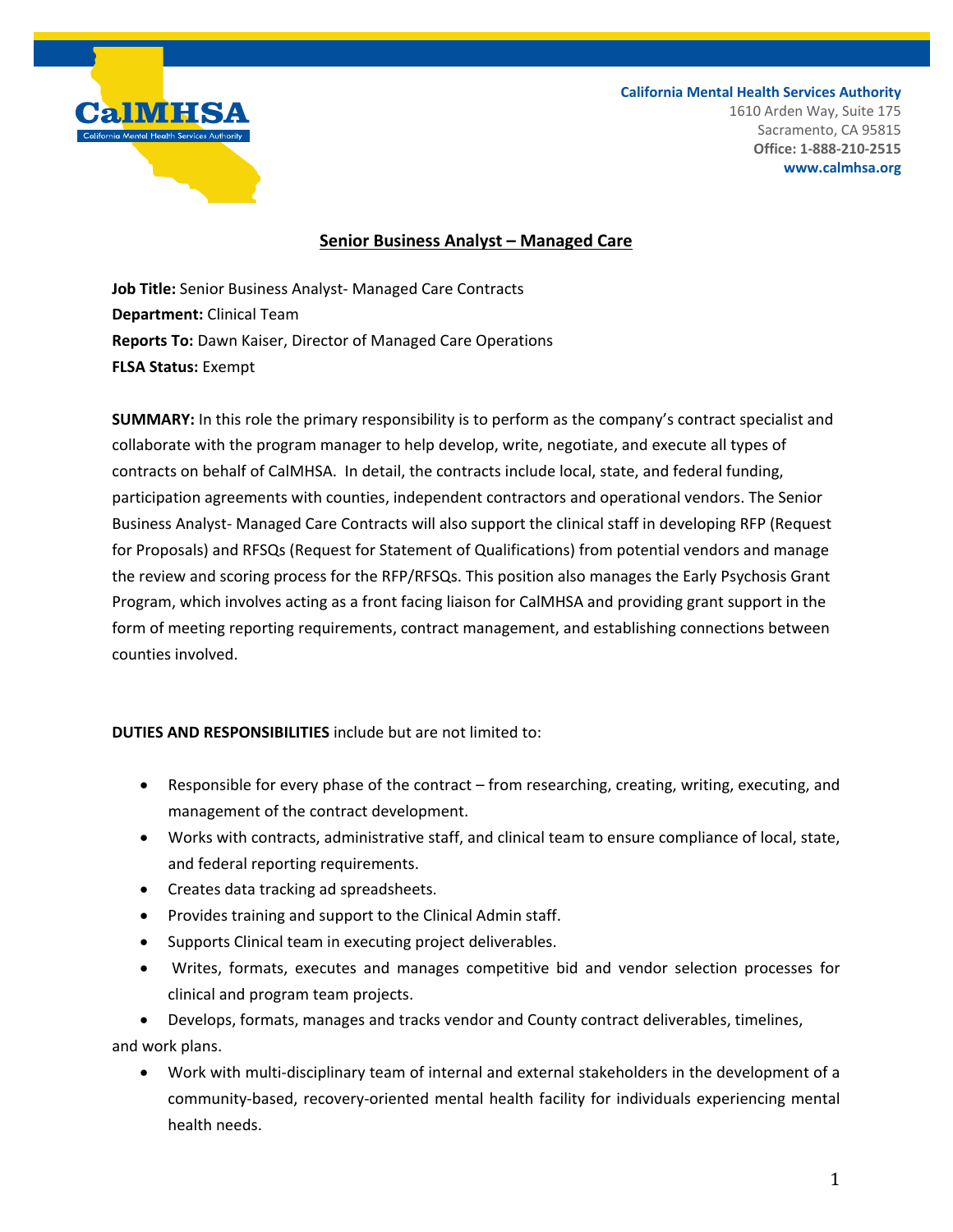

**California Mental Health Services Authority** 1610 Arden Way, Suite 175 Sacramento, CA 95815 **Office: 1-888-210-2515 www.calmhsa.org**

- Track national trends in best practices for care to individuals with serious mental illness, including those who are justice-involved.
- Assist in development of Key Performance Indicators (KPI) report production, automation, and validation.
- Manage, interpret, and validate all data, while maintaining the focus on improving the quality of ember goals and the care of individuals served through the facilities.
- Provide recommendations for possible process changes to help optimize current procedures in support of maximizing outcomes.
- Conduct targeted audits of all provider and Member-oriented work streams to promote compliance, positive Member experience, optimize outcomes, and ensure high-value impactful procedures are in place.
- Lead preparation and maintenance of CalMHSA contracts within Salesforce.
- Collaborate with CalMHSA executives and Program Director to assure compliance with contractual requirements.
- Assess contract documentation and other requirements.
- Provide the CAO knowledgeable insight, advice and recommendations on matters of significance.
- Clearly explain contract information to county members and other interested parties in simple, everyday language.
- Self-monitor progress and priorities according to key business priorities.
- Proofread, edit, and fact-check legal documents for accuracy and consistency.
- Assist in identification, development and implementation of contract policies and processes.
- Ensure proper recordkeeping of contracts and applicable documentation.
- Interact with county members on various topics.
- Provide general department support, including drafting correspondences, research, and filing maintenance.
- Other Duties as assigned.

# **QUALIFICATIONS –**

# **EDUCATION and/or EXPERIENCE:**

Seven (7) years of relevant legal / contracts specialist experience or an acceptable equivalent combination of education and experience.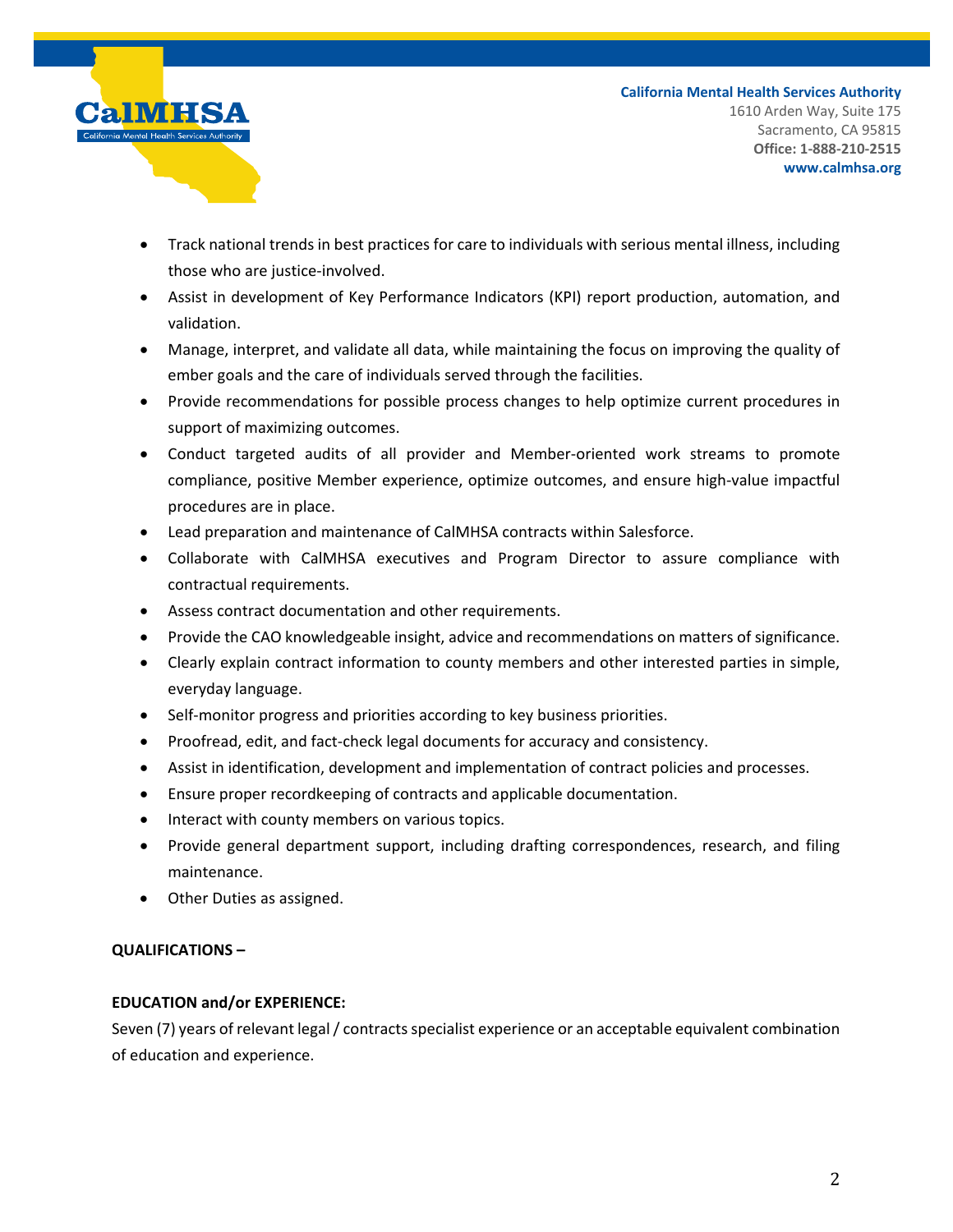

To perform this job successfully, an individual must be able to perform each essential functions satisfactorily. The requirements listed below are representative of the knowledge, skill, and/or ability required.

- Excellent interpersonal and communication skills, including ability to effectively understand and explain legal terms.
- Broad and comprehensive knowledge of theories, concepts and practices with ability to use in complex, difficult and/or unprecedented situations.
- Experience with legal document drafting, editing and proofreading.
- Knowledge of negotiation best practices, both in-person and in written form.
- Proficiency in Microsoft Word, Excel, Salesforce, DocuSign, and other Corporate databases.
- Detailed-oriented and organized.
- Ability to analyze processes and data.
- Demonstrates the ability to work independently, takes initiative, and finds ways to remain resourceful.
- Excellent problem solving and presentation skills.
- Has a strong desire to succeed in the face of adversity and demonstrates the willingness to push through challenges associated with changes and new business development.
- Must be willing to work virtually or in an office setting.
- Must be willing to travel, when necessary.

**COMPUTER SKILLS** – Demonstrate the ability to use a computer and applicable computer software effectively. Intermediate knowledge of Excel & Word, Adobe, PowerPoint, and Outlook. Experience with DocuSign and any other project management product software required.

**LANGUAGE SKILLS and MATHEMATICAL SKILLS -** Demonstrate the ability to read, comprehend, and respond appropriately through written or verbal form; demonstrate tactfulness when communicating including internal communication with staff members of all levels; ability to communicate with a variety of audiences effectively. Ability to add, subtract, multiply, and divide in all measure units, using whole numbers, common fractions, and decimals.

**REASONING –** Demonstrate the ability to effectively apply common sense and follow through to daily tasks; demonstrate the ability to work with little or no supervision; demonstrate excellent analytical skills; demonstrate the ability to efficiently conduct research and ask appropriate probing questions to complete necessary tasks.